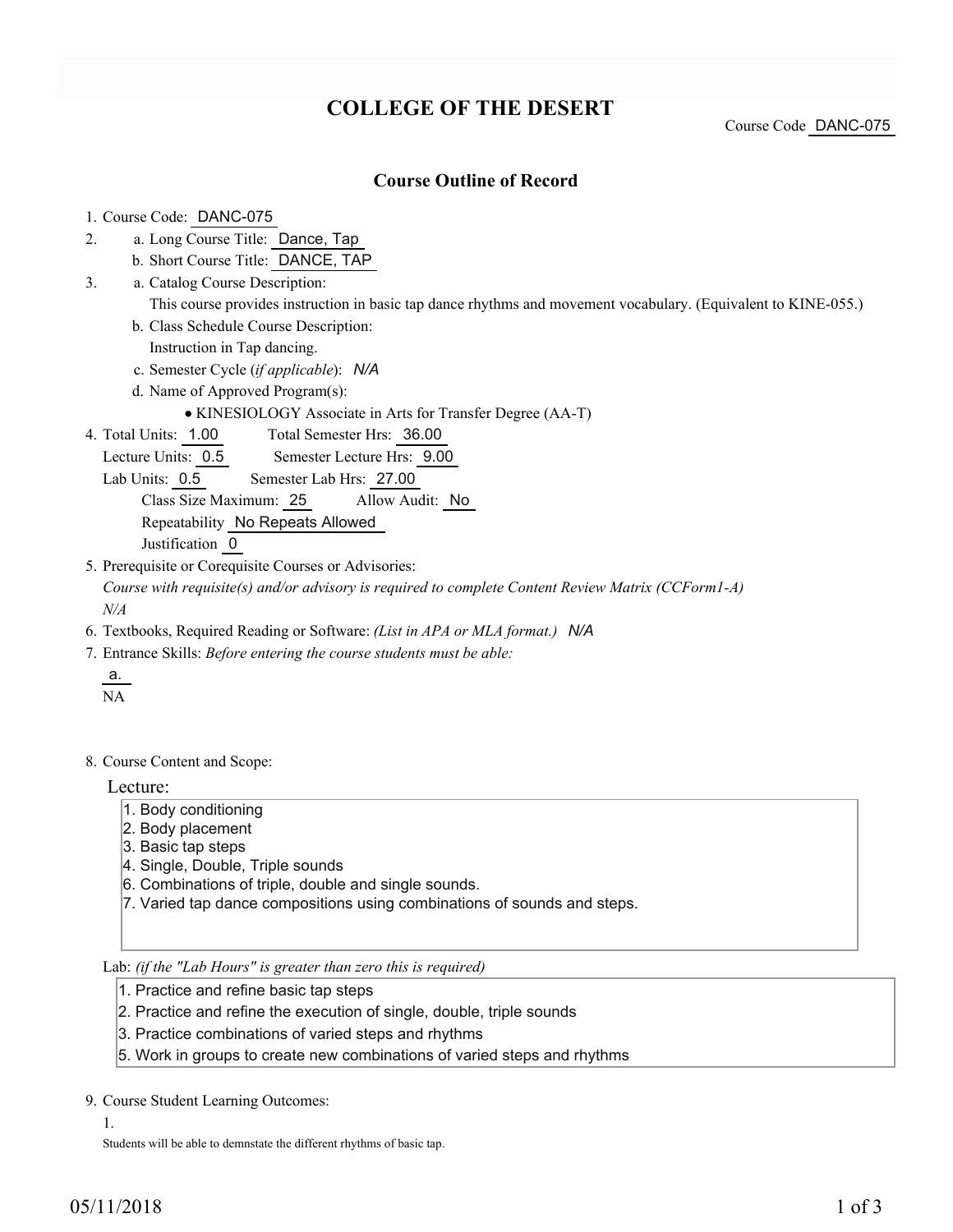2.

Students will be able to demonstrate representative tap steps, alone and in combination.

3.

Students will be able to organize representative tap steps to create new patterns.

- 10. Course Objectives: Upon completion of this course, students will be able to:
	- a. Identify and execute the steps of basic tap.
	- b. Recognize and demonstrate the different rhythms of basic tap.
	- c. Combine tap combinations to form routines.
	- d. Demonstrate an understanding of tap vocabulary.
- Methods of Instruction: *(Integration: Elements should validate parallel course outline elements)* 11.
	- a. Activity
	- b. Demonstration, Repetition/Practice
	- c. Lecture
	- d. Observation
	- e. Participation
- 12. Assignments: (List samples of specific activities/assignments students are expected to complete both in and outside of class.) In Class Hours: 36.00
	- Outside Class Hours: 18.00
		- a. In-class Assignments
			- Warm-ups Body conditioning
			- Group practice
		- b. Out-of-class Assignments

Individual practice Development of a presentation

View outside sources of tap dance

13. Methods of Evaluating Student Progress: The student will demonstrate proficiency by:

- Presentations/student demonstration observations
- Group activity participation/observation
- Student participation/contribution
- 14. Methods of Evaluating: Additional Assessment Information:
- 15. Need/Purpose/Rationale -- All courses must meet one or more CCC missions.
	- IO Aesthetics

Apply imagination to artistic expression.

Value appearance in terms of how pleasing it is in movement, form, and function.

PO-SSS Personal Development and Responsibility

Display habits of intellectual exploration, personal responsibility, and physical well being.

16. Comparable Transfer Course

| <b>University System</b> | <b>Campus</b> | <b>Course Number</b> | Course Title | <b>Catalog Year</b> |
|--------------------------|---------------|----------------------|--------------|---------------------|
|--------------------------|---------------|----------------------|--------------|---------------------|